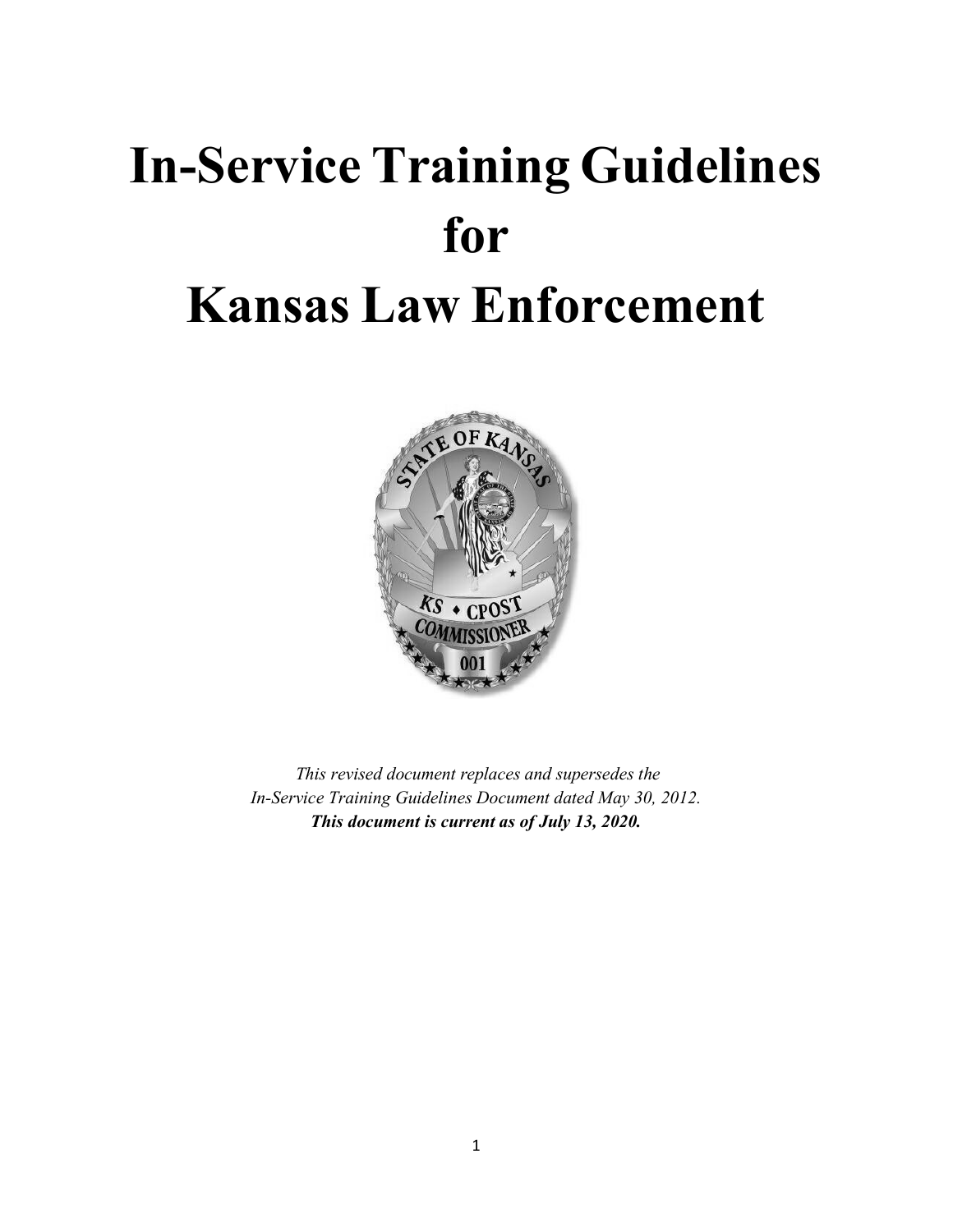# **REVISIONS**

# AND/OR

# NEWLY ESTABLISHED GUIDELINES

Since Edition dated January 12, 1996

| Date          | <b>Section</b>     | <b>Status</b> |
|---------------|--------------------|---------------|
| $9 - 1 - 96$  | III.B.3.           | Revision      |
| $9 - 1 - 96$  | IV.A.1.h.1.        | Revision      |
| $9 - 1 - 96$  | IV.A.1.h.2.        | Revision      |
| $9 - 1 - 96$  | IV.A.1.h.3.        | New           |
| $9 - 1 - 96$  | VI.Haz. Mat.       | Revision      |
| $7 - 1 - 01$  | <b>IV.A.1.i.</b>   | <b>New</b>    |
| $4 - 5 - 12$  | III.b              | Revision      |
| $4 - 5 - 12$  | IV.h               | Revision      |
| $4 - 5 - 12$  | V.B2               | Revision      |
| $4 - 5 - 12$  | V.B                | Revision      |
| $4 - 5 - 12$  | V.B <sub>2</sub> a | Revision      |
| $4 - 15 - 13$ | IV.A.e.6           | Revision      |
| $4 - 15 - 13$ | III.B              | Revision      |
| $4 - 15 - 13$ | III.B.3            | Revision      |
| $4 - 15 - 13$ | III.B.4            | Revision      |
| $4 - 15 - 13$ | IV.F               | Revision      |
| $4 - 15 - 13$ | IV.F3              | Revision      |
| $4 - 15 - 13$ | IV.F5              | New           |
| $9 - 11 - 14$ | III.B.1            | Revision      |
| $7 - 13 - 20$ | IV.i               | Revision      |
| 7-13-20       | V.B <sub>2</sub> a | Revision      |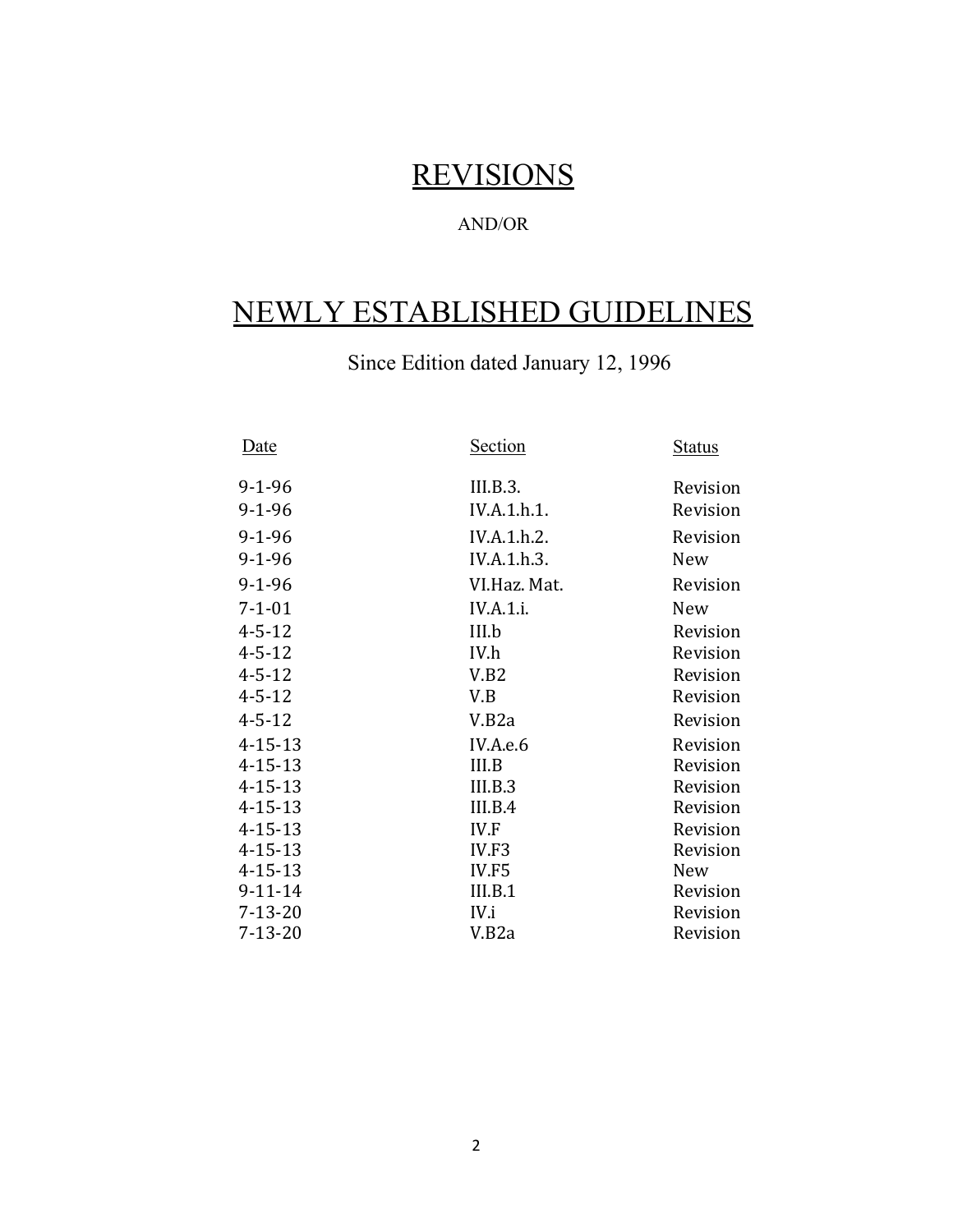# IN-SERVICE TRAINING GUIDELINES FOR KANSAS LAW ENFORCEMENT

## I. IN-SERVICE TRAINING

In-service training is that training required by law of certified Kansas police or law enforcement officers. Kansas law requires each certified, full-time, employed officer to receive 40 hours of such training annually.

# II. THE ON-GOING TRAINING REQUIREMENT

Each certified Kansas officer must, beginning the second year after receiving certification, and to retain his or her certification, satisfy an in-service training requirement. After satisfactory completion of a basic law enforcement training course for full-time law enforcement or police officers (officers employed by a state, county, or city who work at least 1,000 hours annually) a Kansas officer must receive 40 hours of law enforcement training. K.S.A. 74-5607a (b) states:

"Beginning the second year after certification, every full-time police officer or law enforcement officer shall complete annually 40 hours of law enforcement education or training in subjects relating directly to law enforcement. Failure to complete such training shall be grounds for suspension from work without pay until such training is completed. The director with the approval of the commission shall adopt rules and regulations regarding such education or training. Such education or training may include procedures for law enforcement to follow when responding to an allegation of stalking. Every city, county and state agency shall annually send to the director certified reports of the completion of such education or training. The director shall maintain a record of the reports in the central registry."

### III. THE STATUTORY MANDATE

#### A.THE ANNUAL IN-SERVICE TRAINING REQUIREMENT

Again, beginning the second full Kansas Law Enforcement Training Center Fiscal Year after certification, full-time police officers or law enforcement officers shall comply with the annual in-service training requirements. K.S.A. 74-5607 $a(b)$ .

Question: What does "the second full year after certification" mean?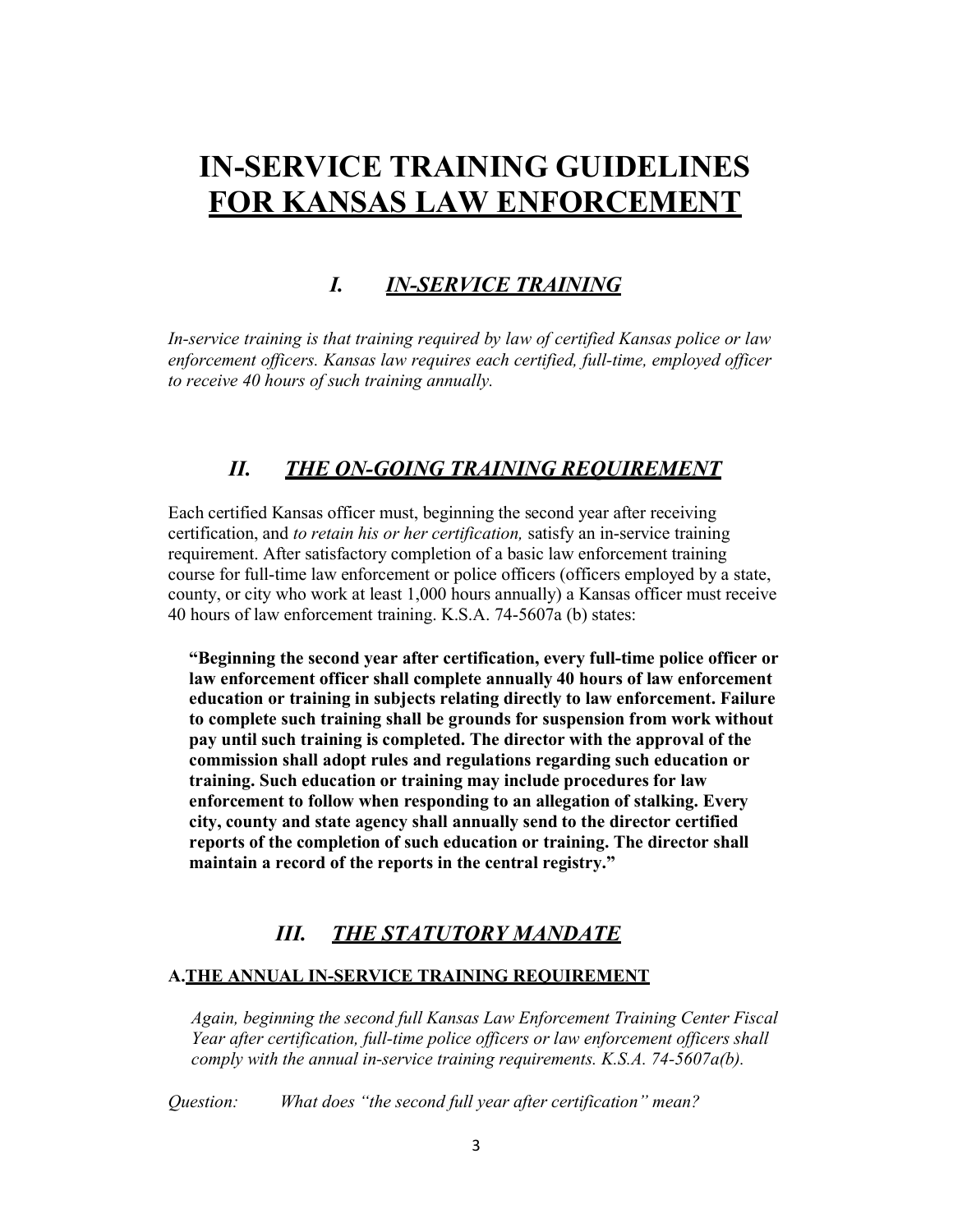#### Answer: The Central Registry operates on a *fiscal year* basis. In other words, the "training year" for in-service training compliance purposes runs from July 1 through June 30.

EXAMPLE: Officer A graduates from KLETC on May 1, 1996. To determine in which year his in-service requirement is triggered, remember to use the fiscal year. So, the first *full fiscal year after May* 1, 1996, runs from July 1, 1996, through June 30, 1997; the second full year starts on July 1, 1997. It is in that second full year that the inservice obligation begins. Accordingly, *Officer A* must complete 40 hours of in-service training between July 1, 1997, and June 30, 1998, and each year thereafter.

Question: Who must comply with this law?

#### Answer: All Certified full-time Kansas officers. This includes full-time officers who fit into any of these categories:

- "Grandfathered" Officers. Those who received permanent appointments as full-time police officers or law enforcement officers prior to July 1, 1969.
- Kansas Academy Graduates. Officers who graduated from a basic course of instruction offered at the Kansas Law Enforcement Training Center, or a certified state or local law enforcement training school.
- "Reciprocity Certified" Officers. Officers who received their initial certification from another state *and* who have been granted reciprocity certification by the Director of Police Training pursuant to K.S.A. 74-5608a.
- Railroad Officers. Officers employed by railroads in Kansas who do not qualify for the federal certification exemption.
- Question: Who has the responsibility to see that an officer receives the required 40 hours of in-service training?
- Answer: K.S.A. 74-5607a(b) imposes upon THE INDIVIDUAL OFFICER the obligation to receive the training. In other words, it is ultimately up to the officer to ensure that he/she receives the required training.

However, K.S.A. 74-5617(g) requires the officer's agency to provide the opportunity to receive training; in other words, the agency must take reasonable steps to allow its officers the opportunity to obtain the required number of training hours.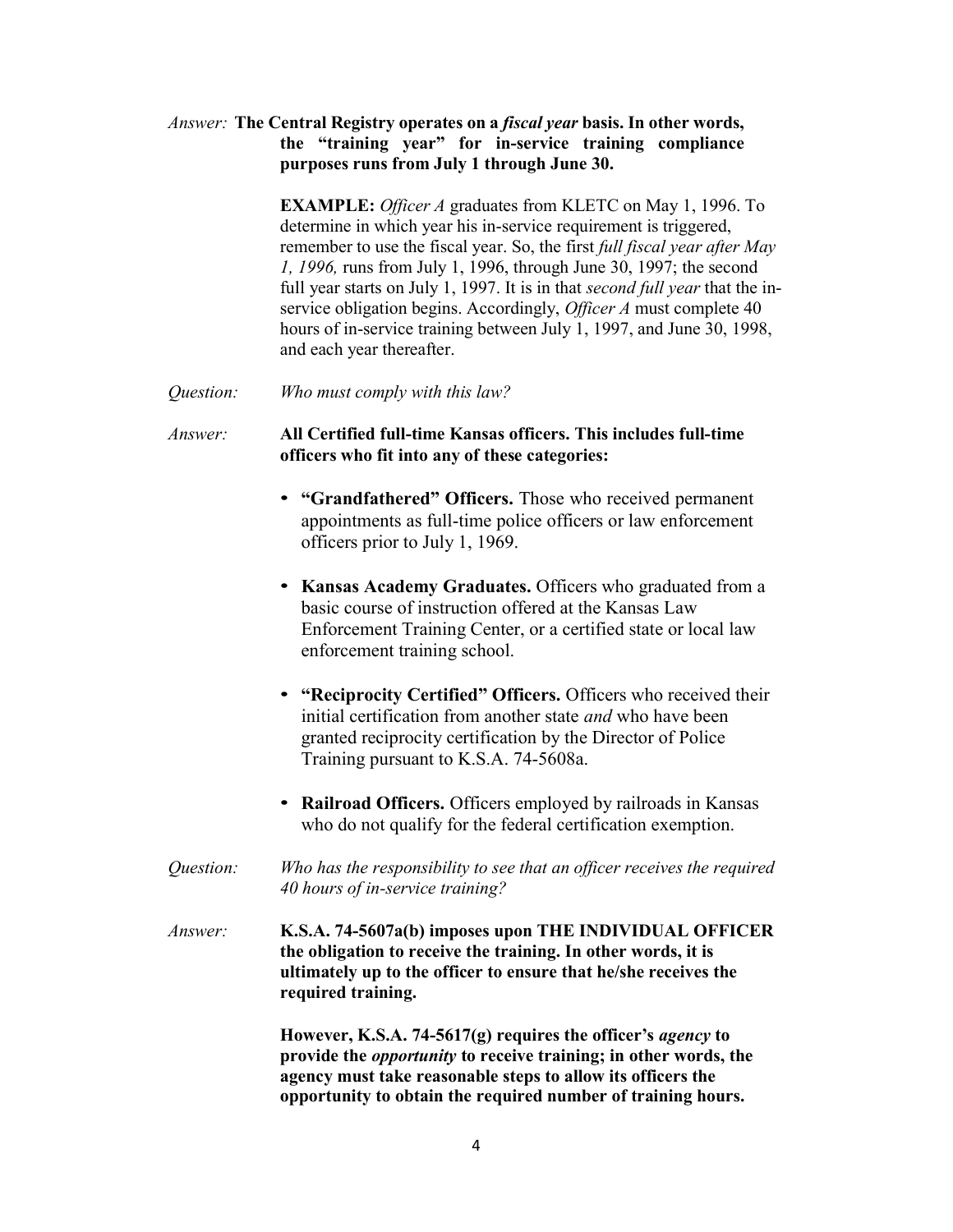#### B.EXTENSIONS, WAIVERS, AND MODIFICATIONS OF THE REQUIREMENT

In certain cases, the Executive Director of the Kansas Commission on Peace Officers' Standards and Training (KS-CPOST) may modify, extend, or waive an annual in-service training requirement. K.S.A. 74-5607a(d) states:

#### "…The Commission…may extend, waive or modify the annual continuing education requirement, when it is shown that the failure to comply with the [mandated in-service training requirement] was not due to the intentional avoidance of the law…"

Requests for modifications, extensions, or waivers of the in-service training requirement shall be considered on a case-by-case basis; such requests must be directed, in writing, to the Director.

#### 1. Extensions

Requests for extensions of the time period in which to satisfy the in-service training requirement must be submitted to the Director using KSCPOST form CR323, Extension/Modification/Waiver Request; the request must be signed by the agency head or appointing authority, and shall set forth the grounds upon which the request is based.

Generally, the extent of an in-service delinquency determines the length of any extension the Director may grant. Extension lengths shall run from the last day of the training year (June 30th) and will, in the absence of extenuating or special circumstances, be as follows:

| <b>Hours Delinquent</b> | <b>Extension Length</b> |  |
|-------------------------|-------------------------|--|
| $1 - 4$                 | 60 days                 |  |
| $5-10$                  | 75 days                 |  |
| $11 - 20$               | 90 days                 |  |
| $21 - 30$               | 120 days                |  |
| $31 - 40$               | 160 days                |  |

#### 2. Modifications

Generally speaking, modifications of the annual in-service training requirement are appropriate only when an officer, previously-certified in Kansas, has left Kansas law enforcement service but then returns to work as a Kansas officer. Requests for modifications must be submitted to the Director on agency letterhead; the request must be signed by the agency head or appointing authority, and shall set forth the grounds upon which the request is based.

For example, Officer A is a certified Kansas law enforcement officer. He leaves service as an officer and is employed outside the law enforcement area.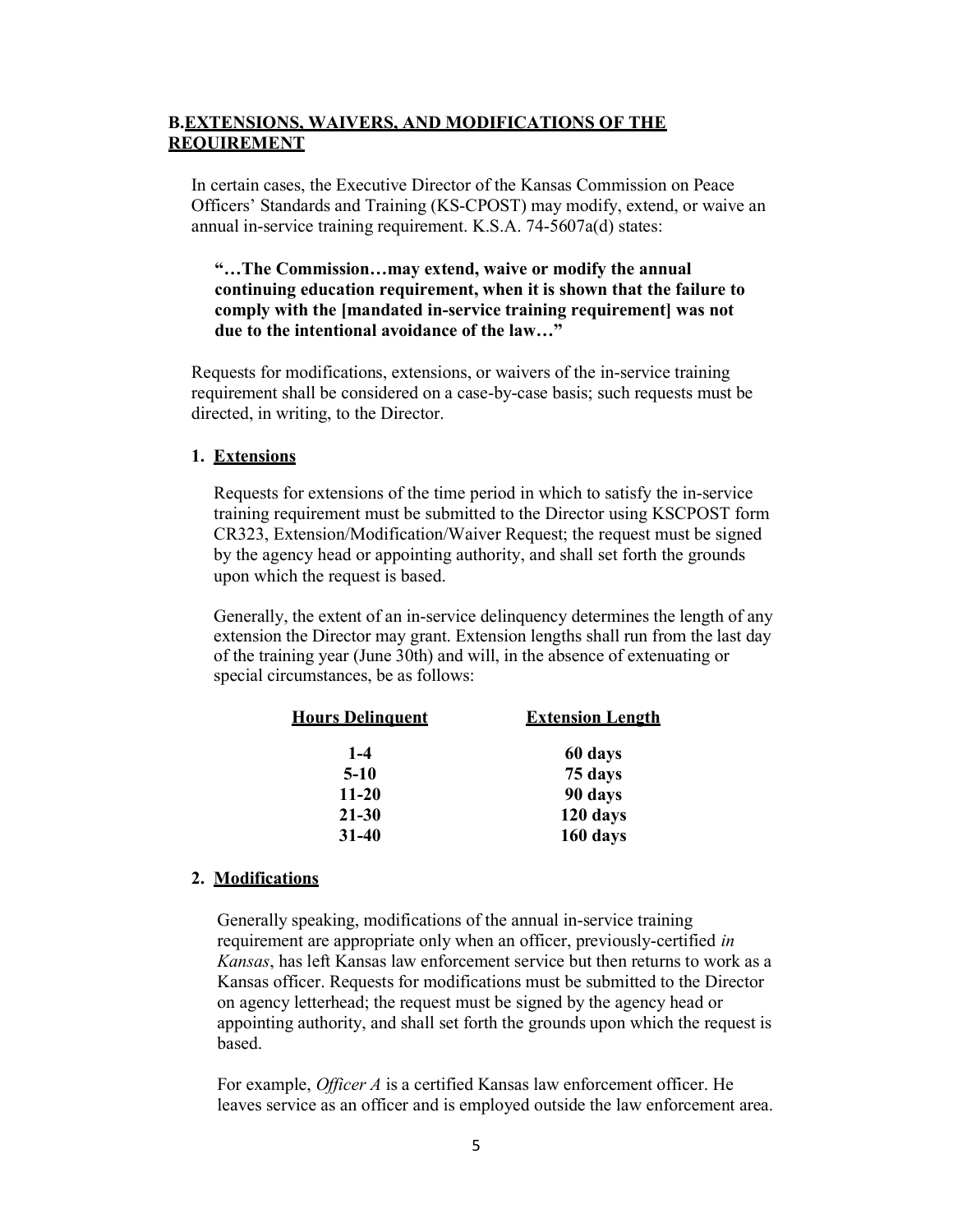However, he later is re-employed as a Kansas officer during another training (KLETC Fiscal) year. The extent of his in-service training obligation for that year must be determined. Generally speaking, these guidelines control that determination:

- An officer previously certified in Kansas, hired *during the period of* July 1 through December 31, and has a full 40-hour in-service training obligation.
- An officer previously certified in Kansas, hired *during the period* **January 1 through March 31, has a twenty (20) hour in-service** training obligation.
- An officer previously certified in Kansas, hired *during the period* April 1 through June 30, has no in-service training obligation.
- Cases involving officers who terminate employment but then return to employment as officers during the same fiscal year, or cases involving officers who change employment status (i.e., from full to *part-time) during the same fiscal year, will be reviewed on a case*by-case basis.

#### 3. Waivers

The Commission may waive, in whole or part, an officer's in-service training obligation when, due to circumstances that do not demonstrate intentional avoidance of the law, the officer was unable to satisfy the obligation. For example, extended medical leaves, or other situations necessitating extended absences from work, may prevent an officer from obtaining in-service training. In such cases, the Director may, upon proper application, grant a whole or partial waiver of the in-service training requirement.

Requests for waivers must be forwarded to the Director and must specify the grounds upon which the request is made. The request must be made on agency letterhead, must be signed by the agency head or appointing authority, and must be accompanied by supporting documentation. Supporting documentation must set forth the dates of the officer's absence from work, and it must be shown that the in-service obligation would, unless waived, be unduly burdensome for the officer/agency.

#### 4. Commission's Discretion

The Director may depart from the general guidelines described in this document when, in the exercise of his discretion, he finds that extenuating or special circumstances so dictate.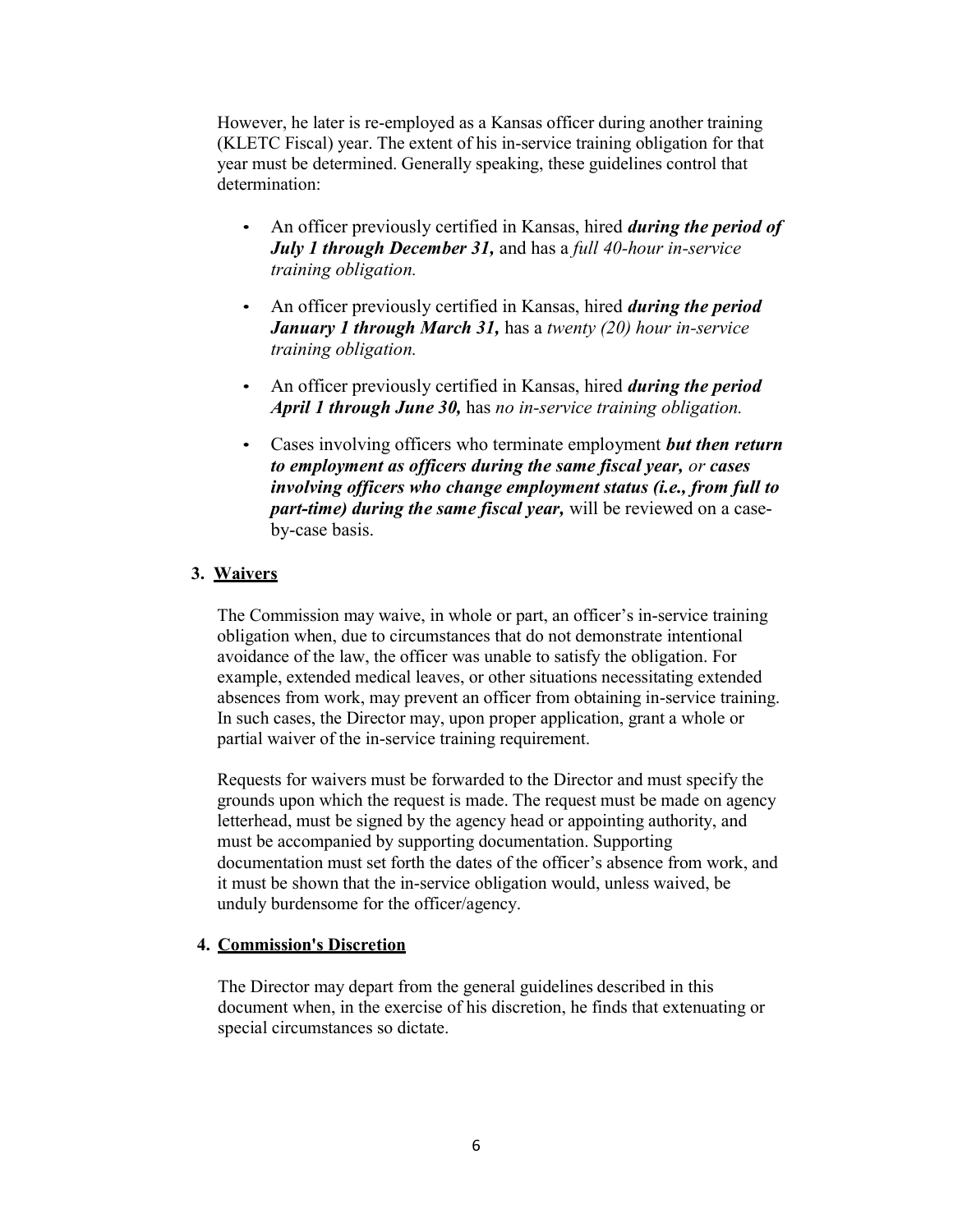## IV. TRAINING GUIDELINES

Compliance with these guidelines should ensure that training will meet all requirements for ultimate approval and crediting to all officers' Central Registry training records.

#### A. MINIMUM REQUIREMENTS

To be considered for application toward satisfaction of an officer's in-service training requirement, all courses of instruction must meet certain minimum requirements. They must, pursuant to K.S.A. 74-5607a(b):

• RELATE DIRECTLY TO A LAW ENFORCEMENT TOPIC

#### And they also must

#### BE APPROVED IN ADVANCE BY THE AGENCY HEAD OR THE AGENCY HEAD'S DESIGNEE.

#### 1. Training Sources

Training submitted to satisfy the annual in-service training requirement may be obtained from a variety of sources, as long as the training meets all requirements set forth herein. Sources may include, but are not necessarily limited to, agency training; training received from an accredited institution of higher learning, such as a university or community college; workshops; seminars; specialized schools; and certain video/satellite-based training materials. In-service credit may also be earned by teaching/instructing law enforcement courses, or by delivering law enforcement training as an approved Field Training Officer (FTO). Requirements for each of these sources are listed in this document.

#### a. University/college/community college credits

University, college, or community college credits earned may be applied toward satisfaction of the annual in-service requirement if:

- They are earned during the applicable training year;
- They are earned in subjects related directly to law enforcement;
- They are earned from an accredited institution; and,
- They are earned with the agency head's approval.

Such credits will be counted as 15 hours of training per semester credit hour earned. For example, an officer who receives credit for a three credit hour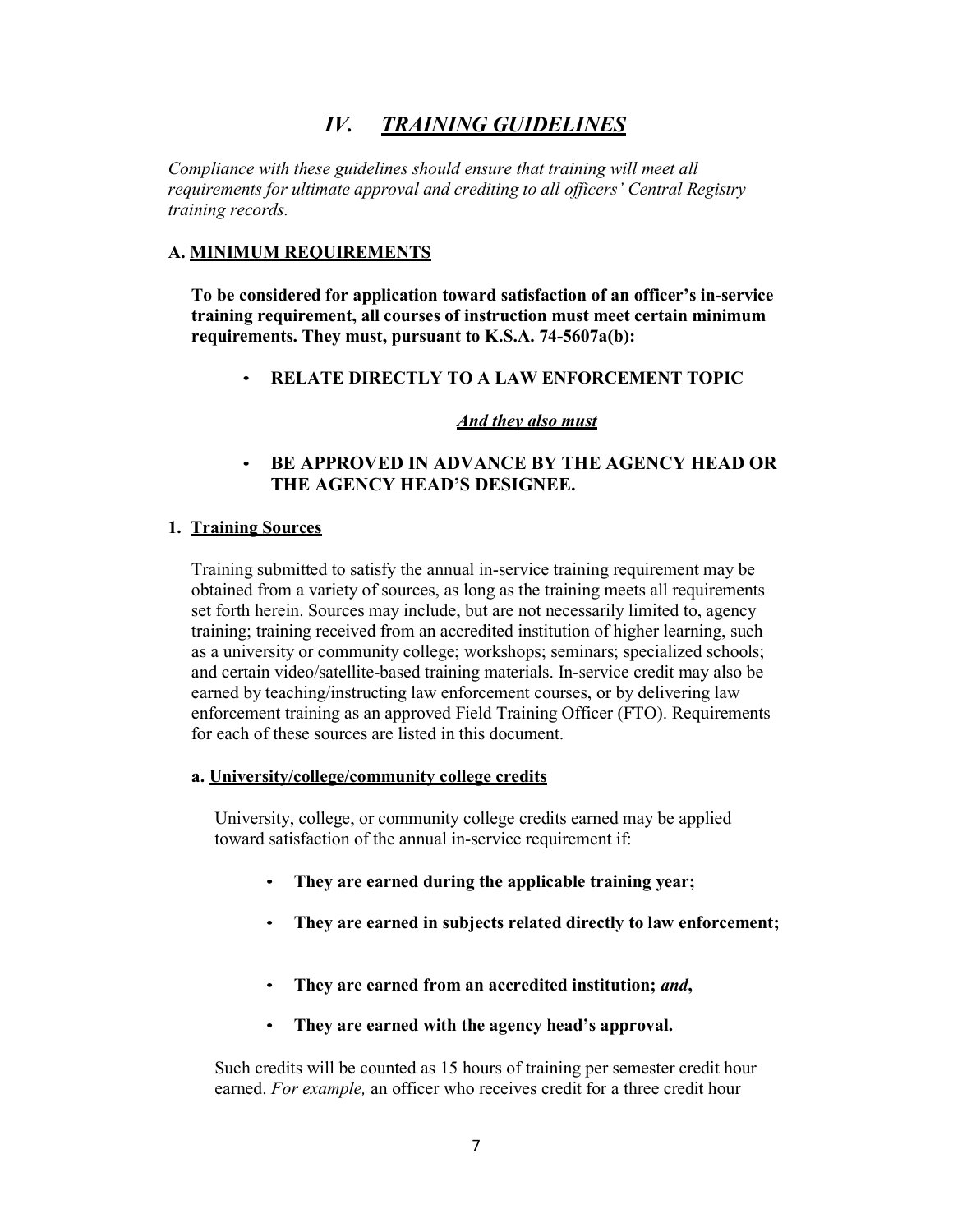course in Juvenile Delinquency should be credited with 45 in-service hours. Obviously, such credit would entirely satisfy the officer's in-service training requirement for that year.

#### b. Agency training

Kansas law enforcement agencies may offer and develop in-service training programs for their own officers and may also make those programs available to officers from other agencies. Such programs may be developed by any person approved by the agency head. Completion of such training may be applied toward satisfaction of the annual in-service requirements if:

- The course relates directly to a law enforcement topic;
- The course is approved in advance by the agency head or the agency head's designee; and,
- Instructors of the course conducted solely as departmental inservice training are approved and recognized by the agency head as being qualified to instruct the subject matter.

Note: Special rules apply to in-service firearms training. See Paragraph IV.A.1.e, below.

#### c. Workshops, seminars, and out-of-state training

Training received by officers in workshops and seminars that are not delivered by their agencies, and from direct attendance at out-of-state classes, seminars, and workshops, may be applied toward satisfaction of annual in-service requirements if:

- The course relates directly to a law enforcement topic; and
- The course is approved in advance by the agency head or the agency head's designee

Upon request, agency heads shall provide proper documentation that such training is job related, required, and/or useful to the department.

#### d. Instructor credit

Officers may earn in-service training credit by teaching other officers. Such teaching or instructing may be applied toward satisfaction of the annual inservice training requirement if: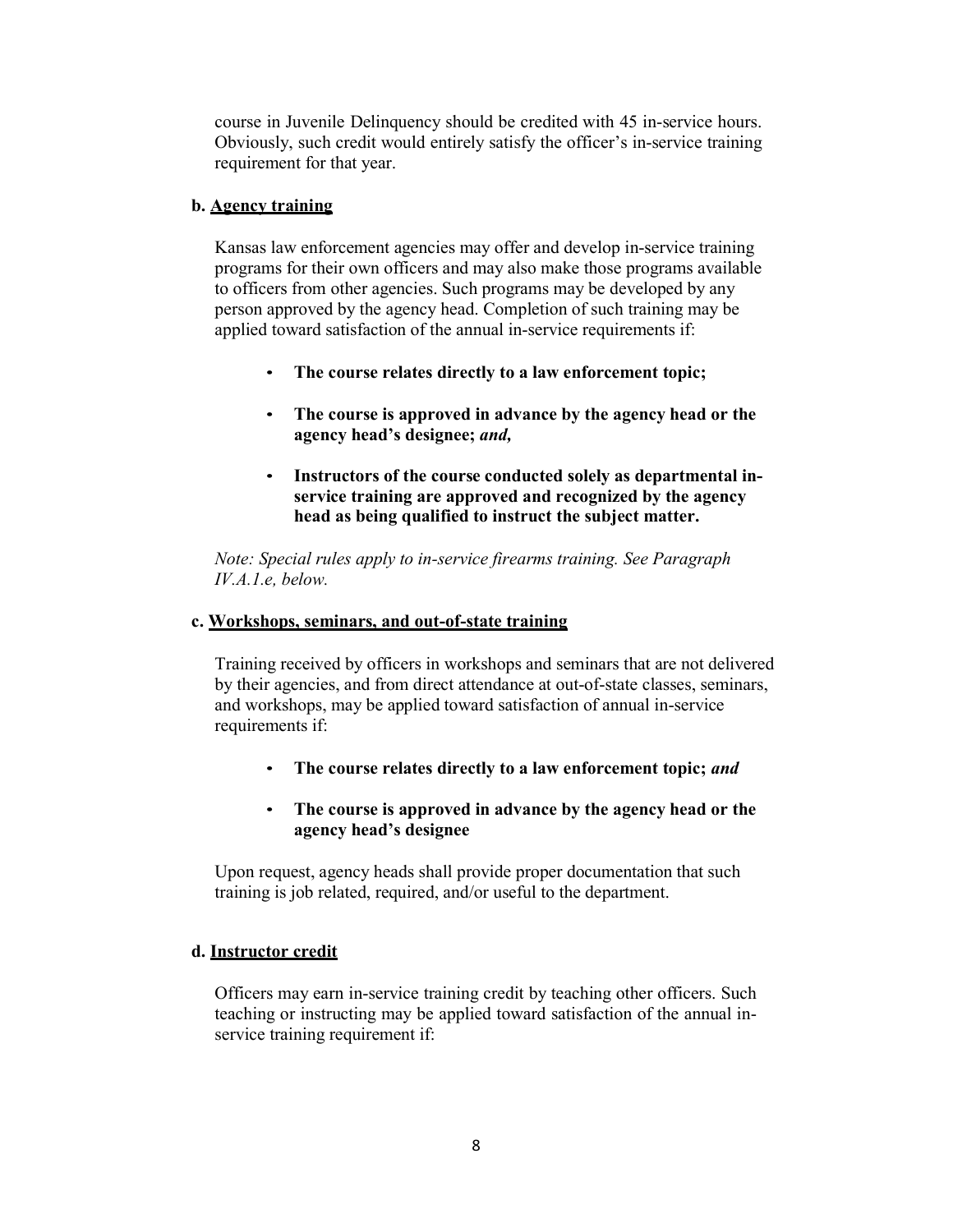- The officer is recognized and approved, in advance, as being qualified to instruct the subject matter by the provider of the training;
- The course taught relates directly to a law enforcement topic; and,
- The course is taught, in a classroom environment, to at least one other officer; courses of "self-instruction" are not acceptable for in-service training credit.

#### 1. Law enforcement officer audience requirement

Instructor credit shall be granted only in those instances where officers teach other officers, or other officers are included in the instructor's audience. Instruction delivered to non-law enforcement audiences will not be applied toward satisfaction of the annual in-service training requirement. For example, a class taught by an officer to a public school class does not qualify as instructor credit for in-service training purposes.

#### 2. Instructor credit limit

Only twenty (20) hours of instructor credit may be used to satisfy the annual in-service training requirement. In other words, an officer who instructs other officers for 20 hours must also obtain 20 hours as a student.

#### e. Firearms training

Any agency conducting firearms training programs shall meet certain minimum requirements.

#### 1. Instructor qualifications

Any individual instructing a firearms training program must be a certified police firearms instructor or an individual recognized by the agency head as being qualified to instruct such a program.

#### 2. Course Content

A qualification course, or in-service firearms training program, must be approved by the agency head.

#### 3. Course of fire & qualification standards

Courses of fire and qualification standards shall be approved by the agency head and should be designed to reflect competency in the use of police firearms.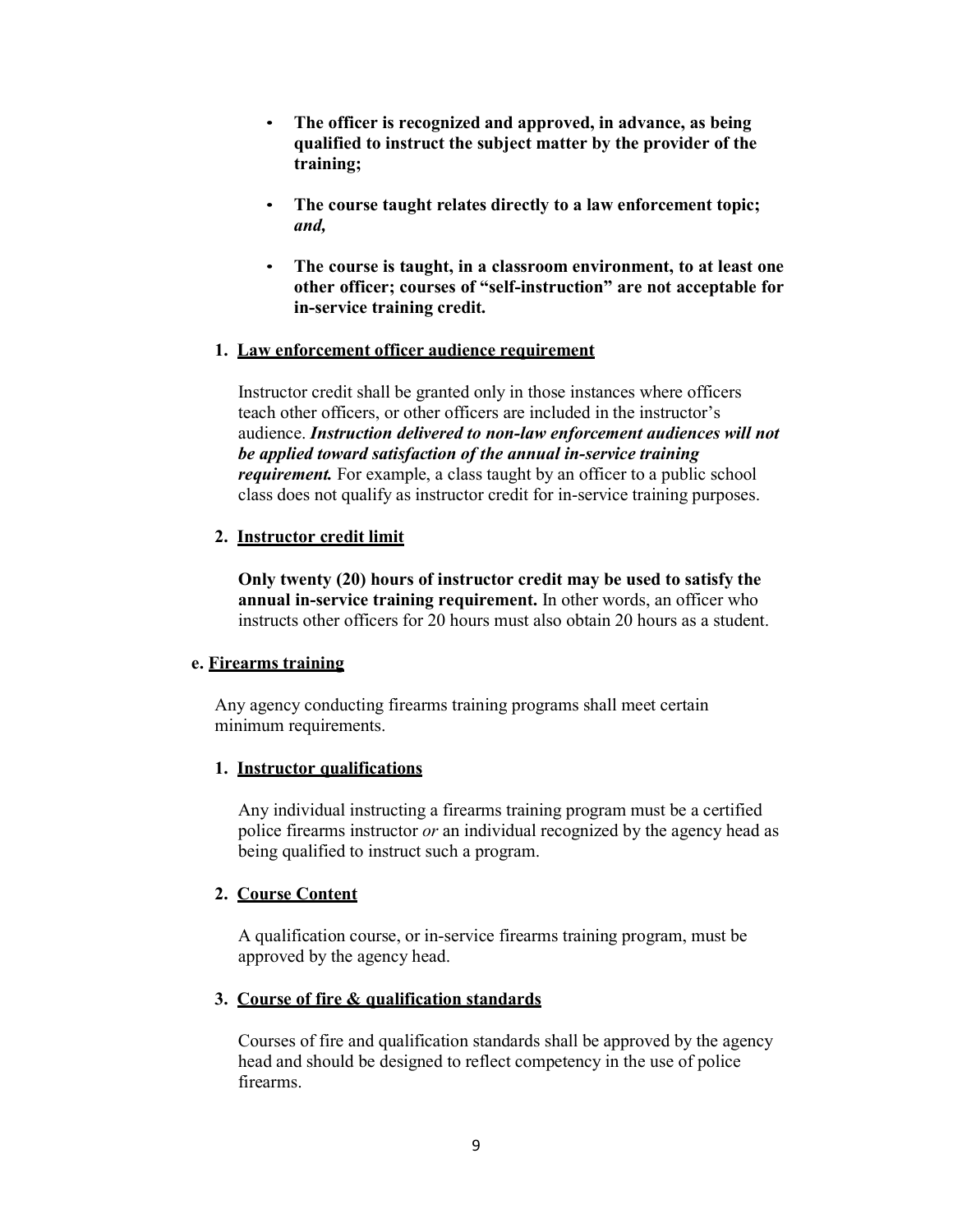#### 4. Instructor presence

At least one firearms instructor who meets the requirements of Paragraph IV.A.1.e.1. above must be present during firearms qualifications.

#### 5. Firearms training credit limit

Only sixteen (16) hours of requalification time may be used to satisfy the annual in-service training requirement.

#### 6. Annual qualification

Every officer who is required, or allowed, to carry a firearm by an agency must qualify at least once per training year with that weapon.

#### f. Field training officers

There are two types of new officer evaluation systems in widespread use in the United States. These programs are the Field Training Officer (FTO) model (sometimes also called FTEP for Field Training and Evaluation Program), and the Police Training Officer (PTO) model. The end result of determining the suitability for permanent employment is the same. Both programs are recognized by KS-CPOST. For the purposes of this document FTO refers to both FTO and PTO programs.

Training delivered by an officer in his/her capacity as an approved Field Training Officer (FTO) may be applied toward satisfaction of the FTO's annual in-service training requirement if that delivery meets certain minimum requirements.

#### 1. Minimum FTO training requirements

To receive in-service training credit for the delivery of training as an FTO, the FTO must, prior to delivering training in the capacity of an FTO, have successfully completed a formal training program for field training officers of at least sixteen (16) hours which has been approved by the agency head.

#### 2. Minimum program requirements

To receive in-service training credit for the delivery of training as an FTO, the FTO must deliver the training in a program meeting these minimum requirements:

- Formalized lesson plans outline all phases of the program;
- The program must be a minimum of twelve (12) weeks in length;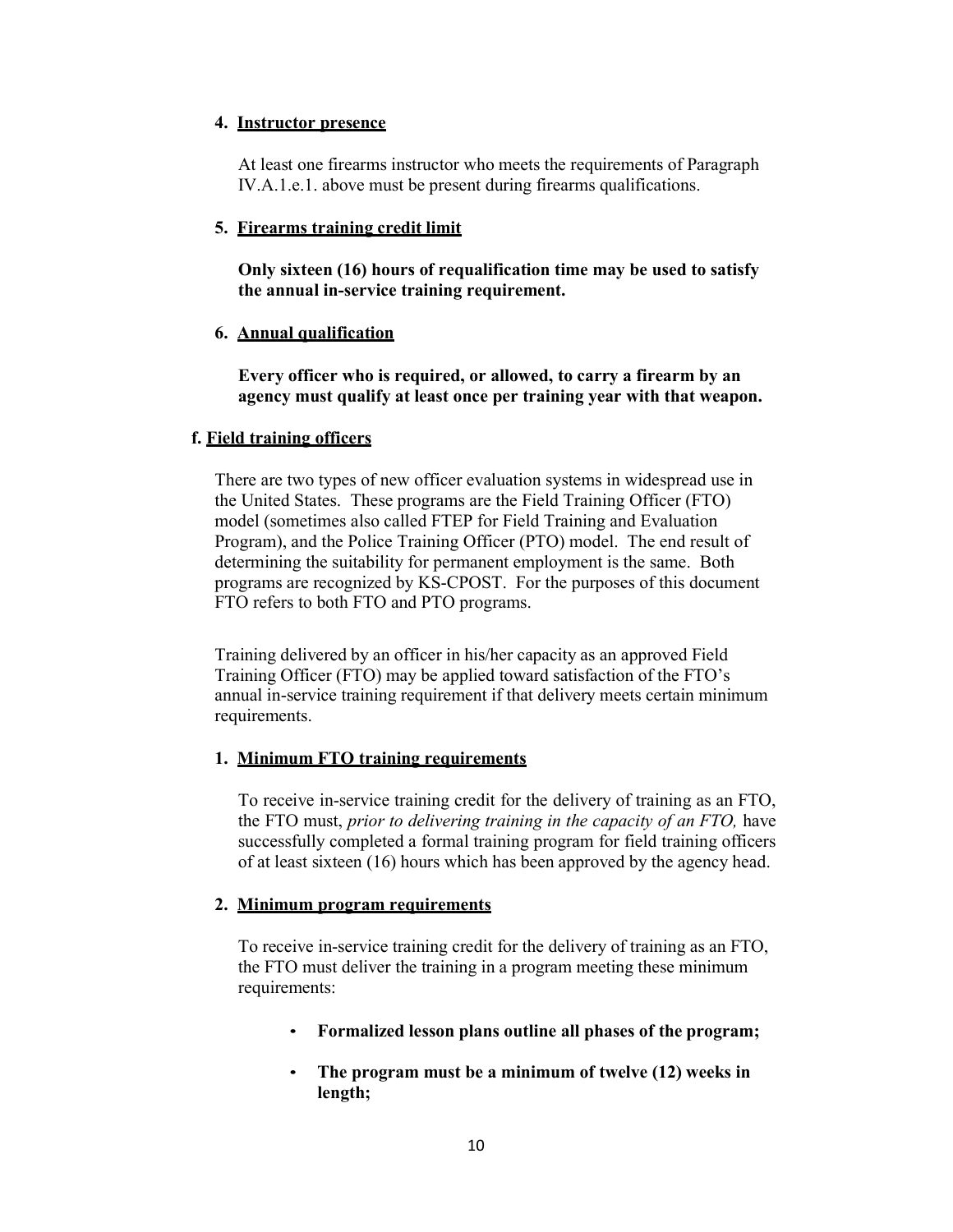- The program must provide for at least weekly written evaluations of the trainee by the FTO; a minimum of twelve (12) evaluations must be completed; and,
- The FTO must have at least twenty (20) contact hours with his/her trainee.

#### 3. Program manual approval

No FTO may receive in-service training credit for delivering training as an FTO unless, *prior to the delivery of that training*, the agency head has submitted a copy of the agency's field training officer manual to the Executive Director of the Kansas Commission on Peace Officers' Standards and Training. The manual shall include a list of all field training officers who meet the FTO training requirement set forth in Paragraph IV.A.1.f.1. above.

#### 4. FTO Training Credit Limit

Only twenty (20) hours of delivery of training as a Field Training Officer may be used to satisfy the annual in-service training requirement.

5. The officer being evaluated by the program may not receive in-service hours for participation in the program.

#### g. Travel time

Time spent traveling to, or from, training sites and programs does not qualify as training and will not be applied toward satisfaction of the annual in-service training requirement.

#### h. Video/computer/multi-media/online e-Learning/satellite-based training

Advancing educational and training technologies have made new training sources available to Kansas agencies. These sources include video tape; multimedia resources such as computer-driven compact discs (CD-ROM); and training delivered by satellite transmission, such as LETN, or compressed video such as Telenet 2 and online e-Learning classes. Receipt of training via these mediums may be applied toward satisfaction of the annual in-service training requirement if that training meets certain minimum standards and requirements.

HOWEVER, ONLY TWENTY (20) HOURS OF THIS TRAINING, IN THE AGGREGATE, MAY BE APPLIED TOWARD PARTIAL SATISFACTION OF THE ANNUAL IN-SERVICE TRAINING REQUIREMENT. In other words, officers cannot receive 40 hours credit if they attend 20 hours of video- tape training and 20 hours of tested online e-Learning training; rather, they will receive only 20 hours.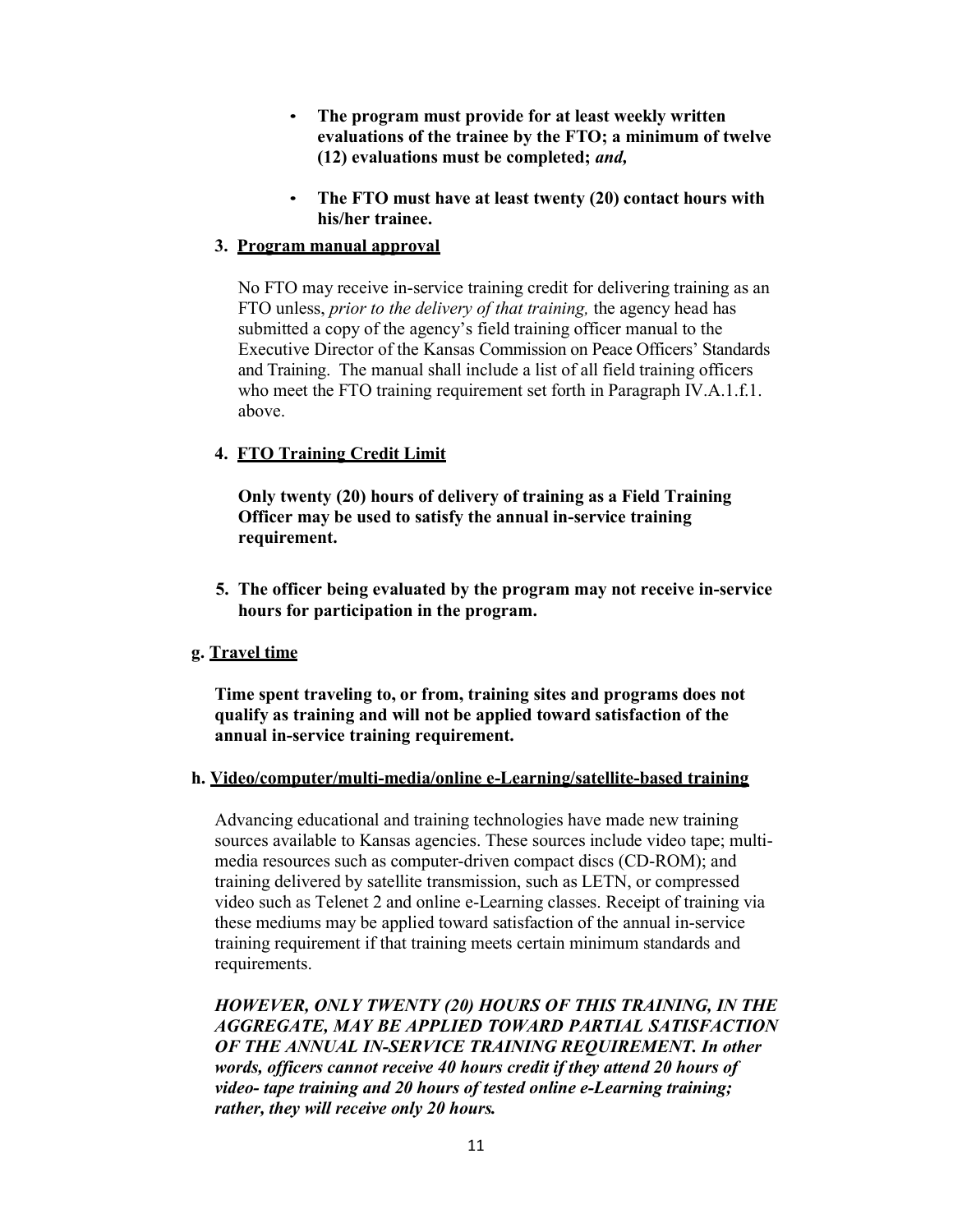#### 1. Video training

Time spent viewing law enforcement-related video training, such as direct video tape or film viewing; computer-based compact disc (CD-ROM) viewing; laser disc viewing; or watching video training sessions broadcast via satellite, or delivered by compressed video or desktop videoconferencing may be applied toward partial satisfaction of the annual inservice training requirement if:

- The agency head, or their designee, approves such training in advance and the training is directly related to law enforcement;
- Viewing of the video, film or disc occurs in a classroom setting; and
- A training coordinator or other department official is present to facilitate discussion or answer questions. A training coordinator need not be present if a post-viewing objective-based examination covering the instructional material is administered to the student by the agency head and/or their designee, or administered via computer, and the student has no access to the examination or the computer system to affect, alter, or destroy the examination questions or examination results;
- The student achieves a minimum passing score of 70% or above on a post-viewing examination, scored by the agency head, their designee, or the computer. A passing score of 70% or above is required before the training hour(s) received may be applied toward partial satisfaction of the in-service training requirement.

#### i. Tested video training limit

Only twenty (20) hours of video training may be applied toward satisfaction of the annual in-service training requirement.

#### ii. Records requirement

All post-viewing examinations administered, and their results, shall be maintained by the agency for five years from the date the examination was administered. These records shall be made available for inspection upon request.

#### 2. Tested online e-Learning instructional training

Training received via online e-Learning instructional training programs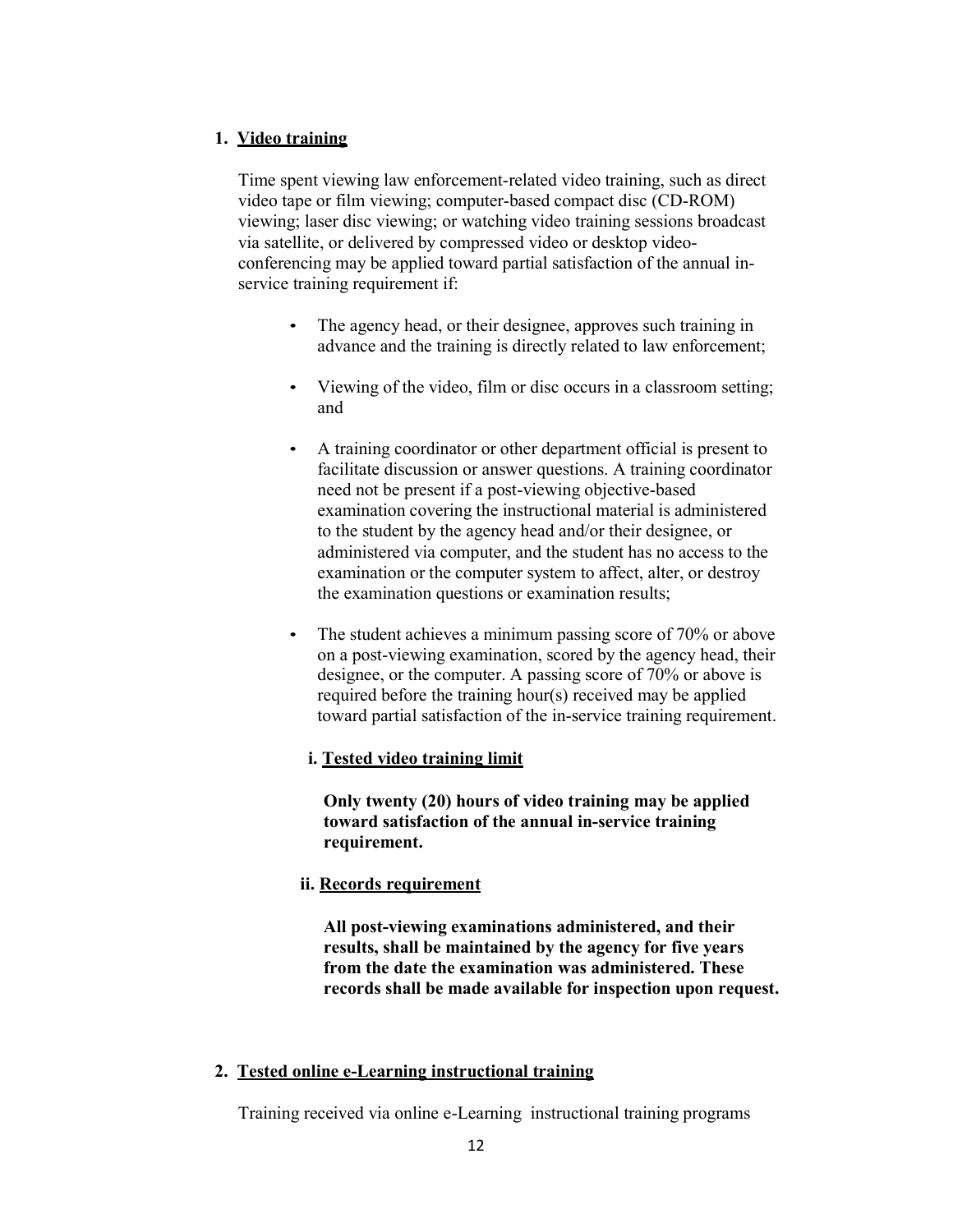utilizing computer-generated or agency-administered testing may be applied toward partial satisfaction of the annual in-service training requirement if:

- The training program is conducted on a designated computer in a recognized learning environment such as, but not limited to, an agency designated training classroom, a community college or university, or other recognized training classroom site or any other computer and venue as approved by the agency head;
- The training program is approved by the agency head or their designee, and the instructional topic is related directly to law enforcement;
- An examination covering the instructional material is administered to the student by the agency head and/or their designee, or administered via the computer as part of the online e-Learning class or course, and the student has no access to the examination or the computer system to affect, alter, or destroy the examination questions or examination results;
- The student achieves a minimum passing score of 70% or above on an examination, scored by the agency head, their designee, or the computer as part of the online e-Learning class. A passing score of 70% or above is required before the training hour(s) received may be applied toward partial satisfaction of the inservice training requirement.

#### i. Tested online e-Learning instructional training limit

Only twenty (20) hours of training via tested online e-Learning instructional training hours may be applied toward partial satisfaction of the annual in-service training requirement.

#### ii. Records requirement

If an examination at the completion of the online e-Learning training is administered by the agency head or designee, the examinations administered, and their results, shall be maintained by the agency for five years from the date the examination was administered. If the testing occurs as part of the online e-Learning class or course, the agency shall only be required to maintain a record that the officer successfully completed the class or course. These records shall be made available for inspection upon request.

i. Live, interactive multimedia training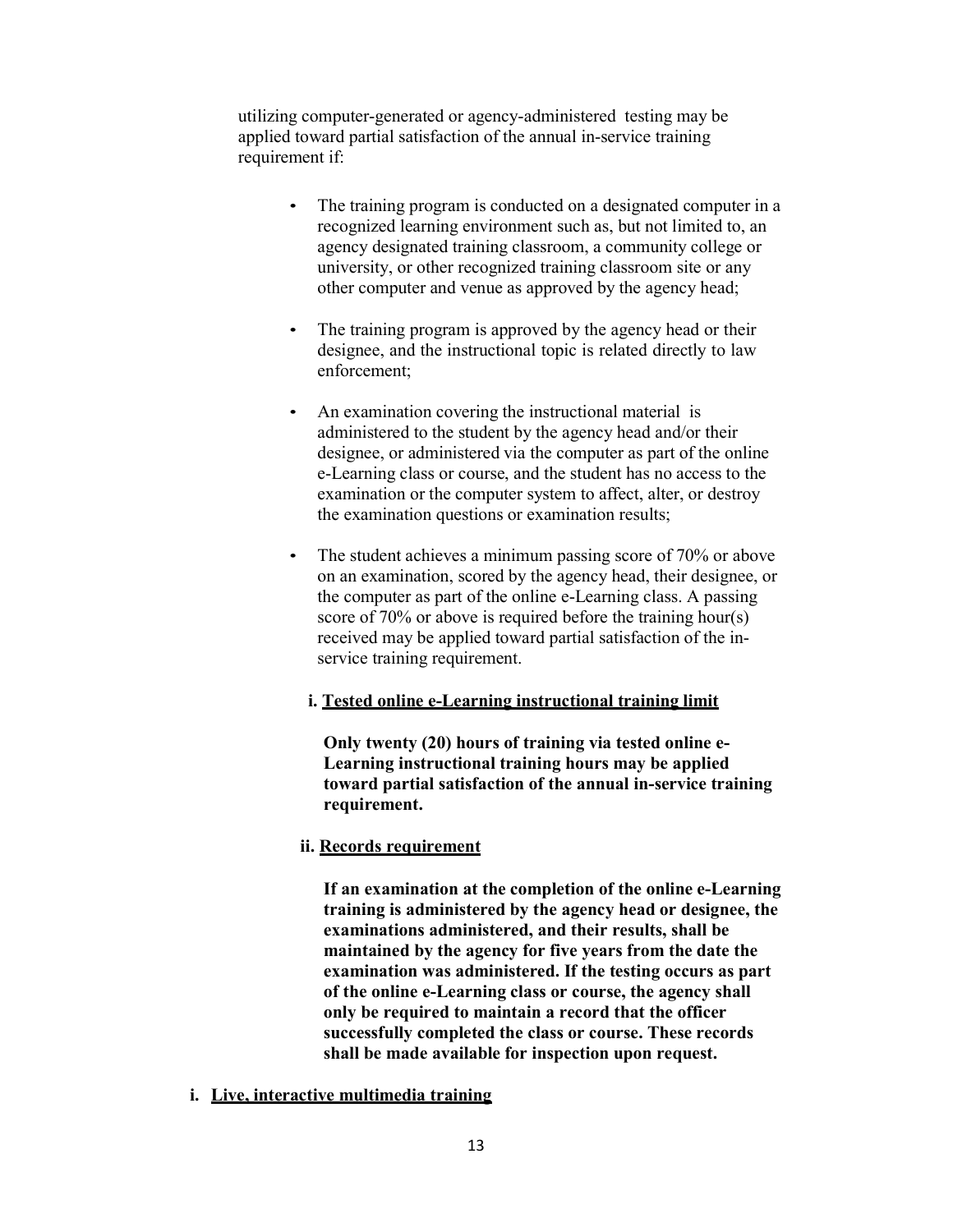Time spent viewing live law enforcement-related training delivered by streaming or video file format, satellite transmission, desktop videoconferencing such as Zoom or other interactive live media where an instructor, facilitator or training coordinator is present at the delivery site to

answer questions during the training program, may be applied toward satisfaction of the annual in-service training requirement if:

- The agency head, or their designee, approves such training in advance and the training is directly related to law enforcement;
- Viewing of the live, interactive training must occur in a recognized learning environment such as, but not limited to, an agency's designated training classroom, a community college or university, or other recognized training classroom site or any other venue as approved by the agency head.

#### j. Emergency Medical Training

Medical training and/or emergency first aid related training and/or recertification training that an officer receives may be used to satisfy no more than 16 hours of his or her annual in-service training obligation.

## V. REPORTING PROCEDURES

#### A. CONDUCTING TRAINING

Any agency which conducts any specialized course, class, or other departmental in-service training may make its training program available to other agencies or departments.

#### B. RECORD KEEPING AND DOCUMENTATION

#### 1. Attendance Records

The course director or coordinator shall keep a record of all persons who attend the training program, but shall not be responsible for submitting evidence of attendance of personnel from other agencies, the agency head of any agency that conducts in-service training programs shall maintain a record of the following, which shall be provided, upon request, to the Director of the Kansas Commission on Peace Officers' Standards and Training:

- Titles of the class or course; and,
- Outlines of the course taught; and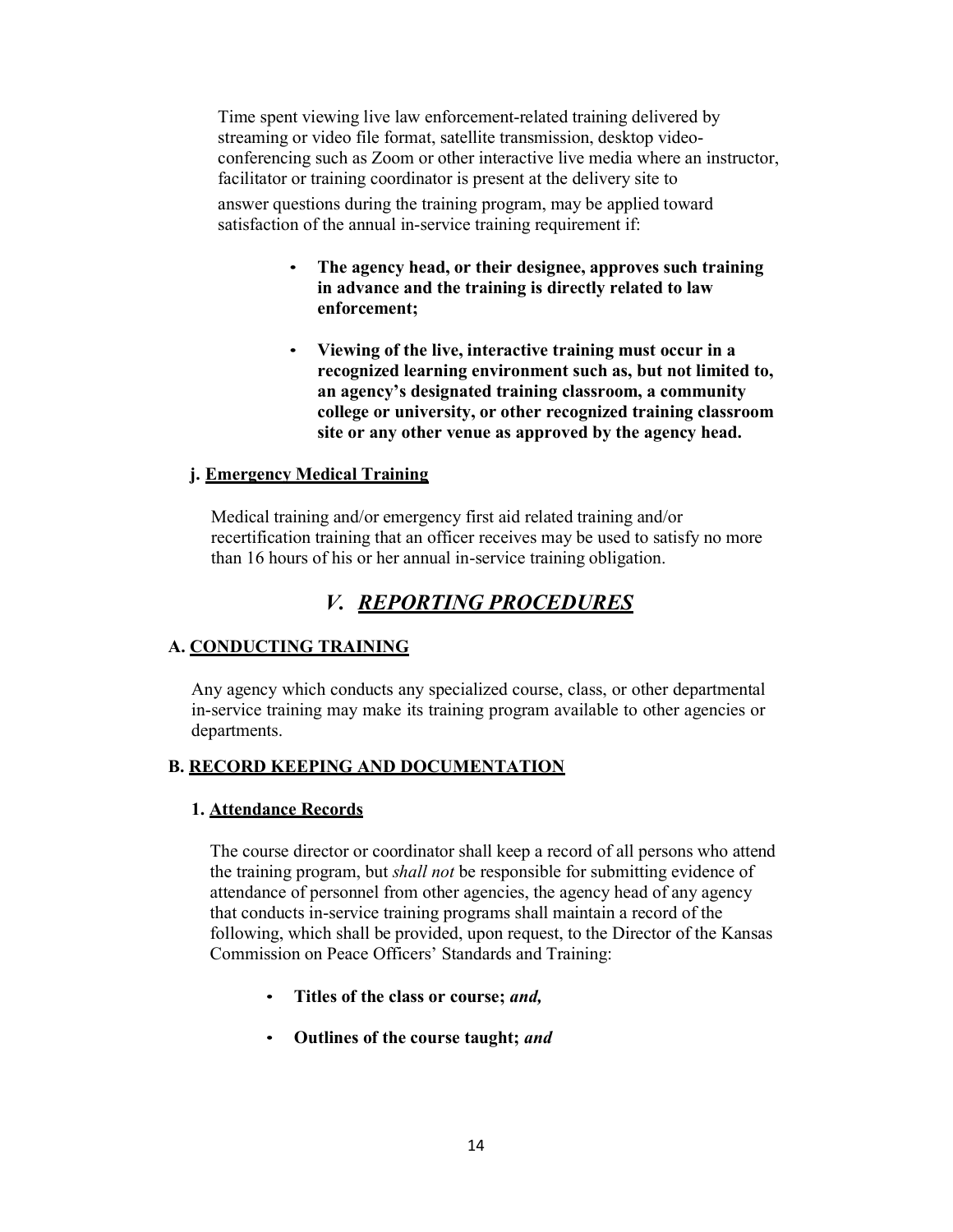- Dates and times of presentations; and
- Number of instructional hours presented; and
- Names of instructors; and
- Names of students; and
- Location of the course or class.

#### 2. Evidence of Training Received

Individual agencies shall be responsible for submitting reports that their officers have successfully completed the annual in-service training or continuing education annual requirement. Reports of training received shall be forwarded to the Kansas Commission on Peace Officers' Standards and Training for certification by the Director; in fact, Kansas Law, at K.S.A. 74- 5607a(b), expressly requires the submission of such records to KS-CPOST.

#### a. Content of records

Individual training records shall be submitted on forms, including computer generated forms, approved or supplied by the Kansas Commission on Peace Officers' Standards and Training, and shall contain at least the following information:

- Officer's full name; and,
- Officer's Central Registry-approved identifier; and,
- Course subject title and brief description of course class content; and,
- Agency ORI (Originating Agency Identifier) number; and,
- Date(s) the course was held; and,
- Number of hours to be credited; and,
- Location held; and
- Name of instructor.

Such training records shall be mailed to: